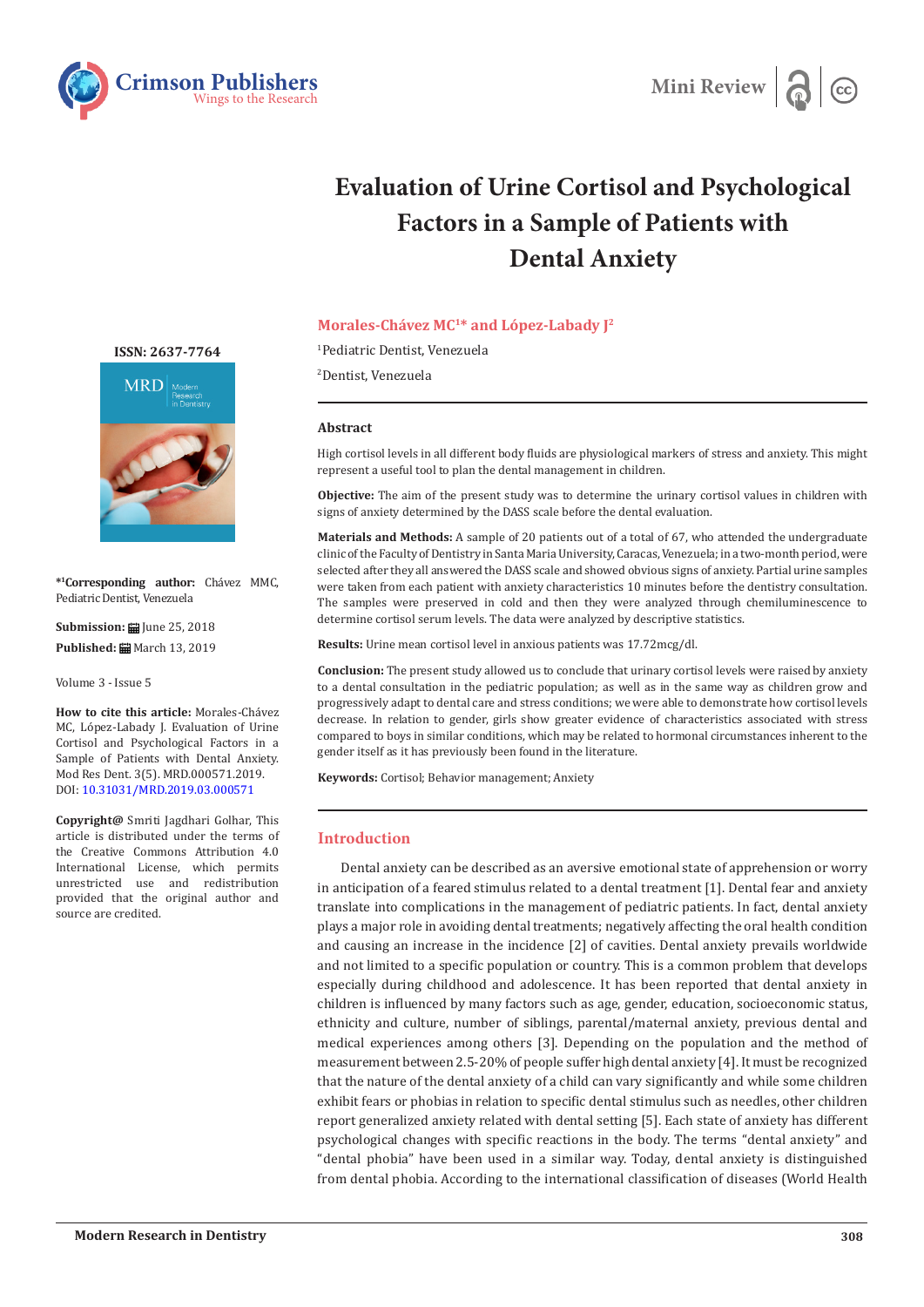Organization ICD-10 Version 2015), dental phobia is a recognized disease that is accompanied by a disproportionate and sickly fear of objects and situations that leads to avoid behavior, which often results in cancellation of dental appointments [6].

In the same way, anxiety is usually defined as a physiological and psychological reaction generated by the organism as a defense mechanism against internal or external threats and has at least two components: One of the components is related with the hypothalamic-pituitary-adrenal (HPA) axis and the secretion of glycocorticoids such as cortisol in the blood stream. The second one related with the activation of the autonomic nervous system (ANS) and the release of catecholamines such as norepinephrine [7]. Cortisol levels are a very useful non-invasive biomarker to accurately measure stress levels, and therefore it has been used in different studies to evaluate anxiety in dentistry consultation [7-9]. There are different methods to determine the signs of anxiety, one of them is the DASS scale. The test consists of a list of 42 symptoms, each of which is going to be rated on a four point scale based on severity and frequency of each symptom during the last week. The DASS is a measure of mental health focusing on three traits: depression, anxiety and stress [10]. The aim of the present study was to determine the urinary cortisol level in children with signs of anxiety based on the DASS scale before the dental evaluation.

# **Materials and Methods**

All the patients (67 children) who attended to undergraduate program unit in pediatric dentistry of Santa Maria University during the summer period were asked to answer the dental anxiety scale (DASS) to determine their psychological anxiety levels. Each of them were asked to use 4-point scale to rate the level of severity and frequency experienced in each state during the last week. Scores for Depression, Anxiety and Stress were calculated by summing the scores for the relevant items. Some features associated with Anxiety on DASS scale were: apprehension, panic, tremors dryness of the mouth, difficulty breathing, heart palpitations, sweating hands, concern about the procedure and possible loss of control. Twenty pediatric patients (29,85% of total population) with ages between 4-10 years old; with a median of 8.15 years who showed some of these features were intentionally selected. Inclusion criteria: all the patients whose parents or guardians had signed an informed consent accepting to be part of the study and those who presented some of the anxiety symptoms included in DASS Scale, as well as all the patients with special needs, hormonal disorders or patients who by the time of the study were consuming any corticosteroids were excluded. The research was based on the ethical aspects established in the meeting of Helsinsky. Likewise, the ethical approval for the study was granted by the Bioethics Committee of the School of Dentistry of Santa Maria University. Partial urine samples were taken from each patient with anxiety features, 10 minutes before entering the dental consultation between 12:00 and 3:00pm to minimize the effect of the circadian rhythm in order to associate the anxiety level with cortisol levels. Samples were cryopreserved and sent to the lab in order to determine cortisol levels, and processed by chemiluminescence in an integrated

system of immunoassay Abbott Architect ci 16200. The results were evaluated statistically with SPSS software version 20.0 IBM 2015 with a descriptive analysis.

## **Results**

Sixty-seven (67) patients answered DASS Scale. Of these, Twenty (20) children with a median age of 8.15 years and obvious anxiety features according to DASS scale participated in this study. Thirteen (13) patients (65%) were girls and Eight (8) (35%) were boys. When the urine cortisol level was assessed in patients with anxiety, a median of 17.72mcg/dl was observed, representing thirteen points above the reference value (4±1.5mcg/dl). 55% of the patients showed altered values that oscillated between 17.9 and 34.1mcg/dl. Those results represent an important correlation between DAS scores and urine cortisol levels. In relation to age, the group of children with ages between 4 and 6 years old had higher cortisol levels than older children. When we related results with gender, it was determined that cortisol levels were higher in female patients 25.82±3.15mcg/dl and lower in male patients 18.35±4.77mcg/dl.

## **Discussion**

In the present, the study of the physiological behavior regarding anxiety has become an important need, in order to give a real answer vis-à-vis to these circumstances often presented by patients who attend the dental consultation, mainly pediatric patients. These findings provide additional support for the validity and use of DAS as a tool for estimating the level of dental anxiety perceived by the patients and it is well related to the level of stress measured by physiological analysis of cortisol level in saliva. That indicates that both tools can be used as a method for the assessment of dental anxiety [10]. 55% of the patients with anxiety according to DASS scale showed altered urine cortisol levels. Zwain et al. [11] also observed a significantly higher increase in the levels of cortisol in patients who showed anxiety criteria according to DASS scale. This shows that this survey is effective to determine the presence of anxiety symptoms and it can be very helpful when planning dental treatment. Cortisol is an adrenocortical hormone that diffuses to all body fluids and represents today an investigation target, since high levels in serum; urine and saliva have been observed under stress conditions [2]. Studies reveal that the chronic persistence of this hormone has as consequences the delay and alteration of wound healing and local suppression of the immune system [12,13]. The results of this study show how urine cortisol levels before dental treatment were significantly higher in most children with obvious signs of anxiety, such as crying apprehensive and difficulty breathing. Studies such as Furlan et al. [7] also evidence that salivary cortisol levels are significantly higher before a dental consultation without detecting signs of stress in the behavior of children, while Gomes et al. [14] observed lower salivary levels before consultation, than during a simple treatment such as dental prophylaxis. In relation to age, the group of children with ages between 4 and 6 years old had higher cortisol levels than older children, which is consistent with the literature that establishes that younger children tend to be more anxious in the dental office compared to older children [3].